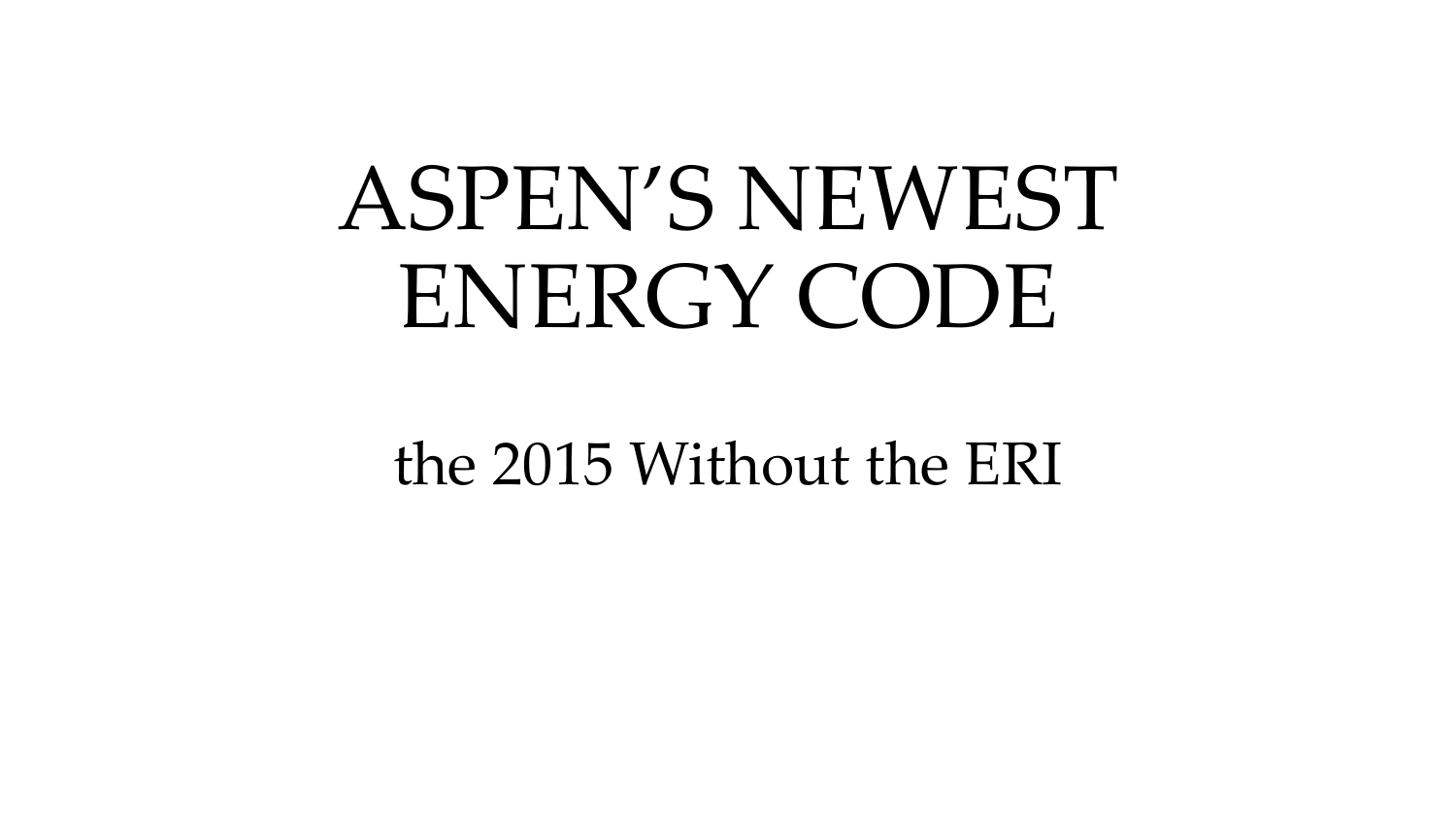### City Council's Top 10 Goals

#8 Pursue energy efficiency related code changes and complementary programs that will transform the energy use of buildings with in the community.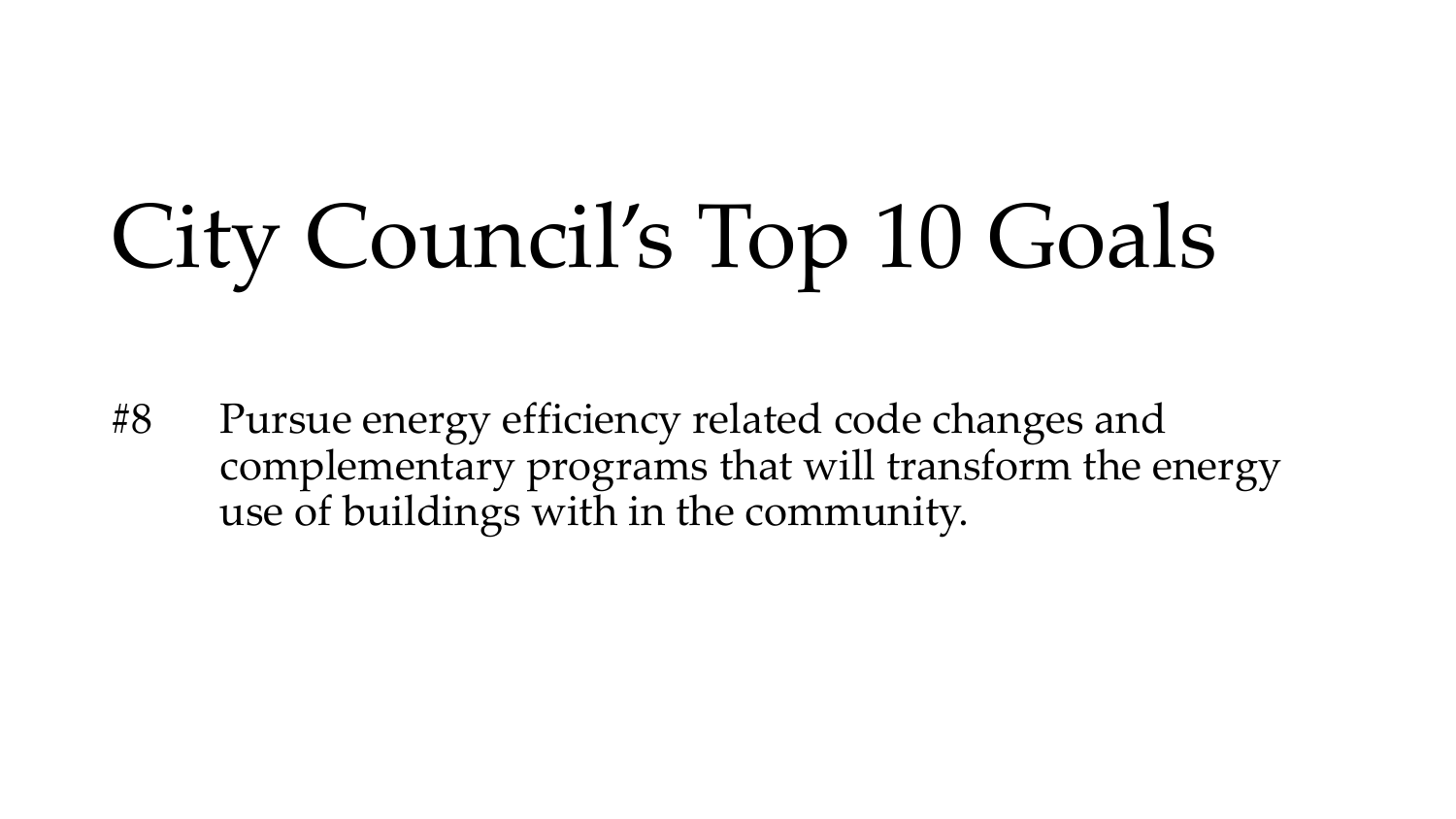#### From the memo to council

"These codes and amendments support our community culture of energy efficiency, environmental responsibility, and innovation in building in the energy code development and administration."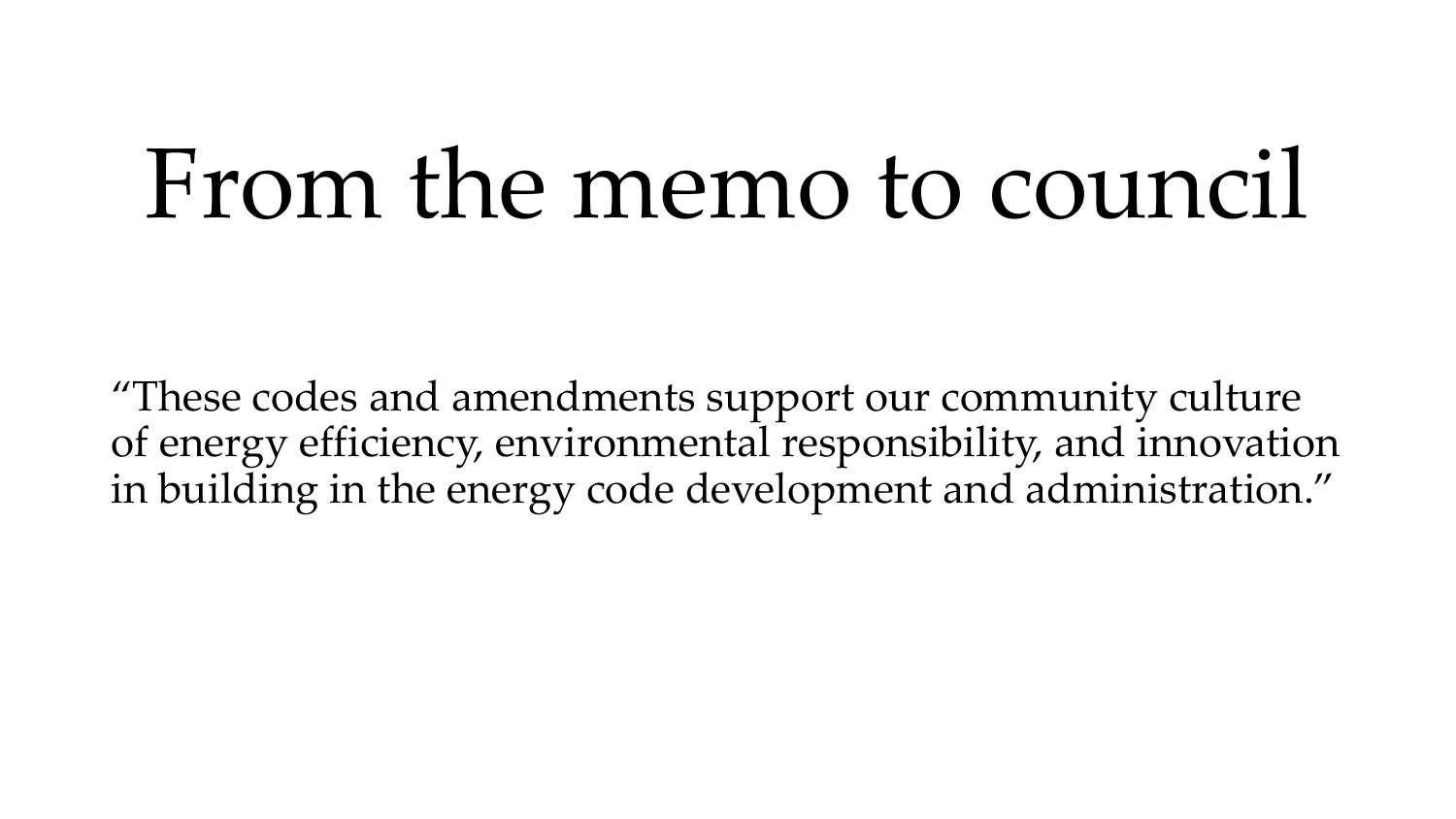## IBC

406.6.2 – reference to IMC or alternate ventilation design appropriate to cold climate 420.7- EV charging stations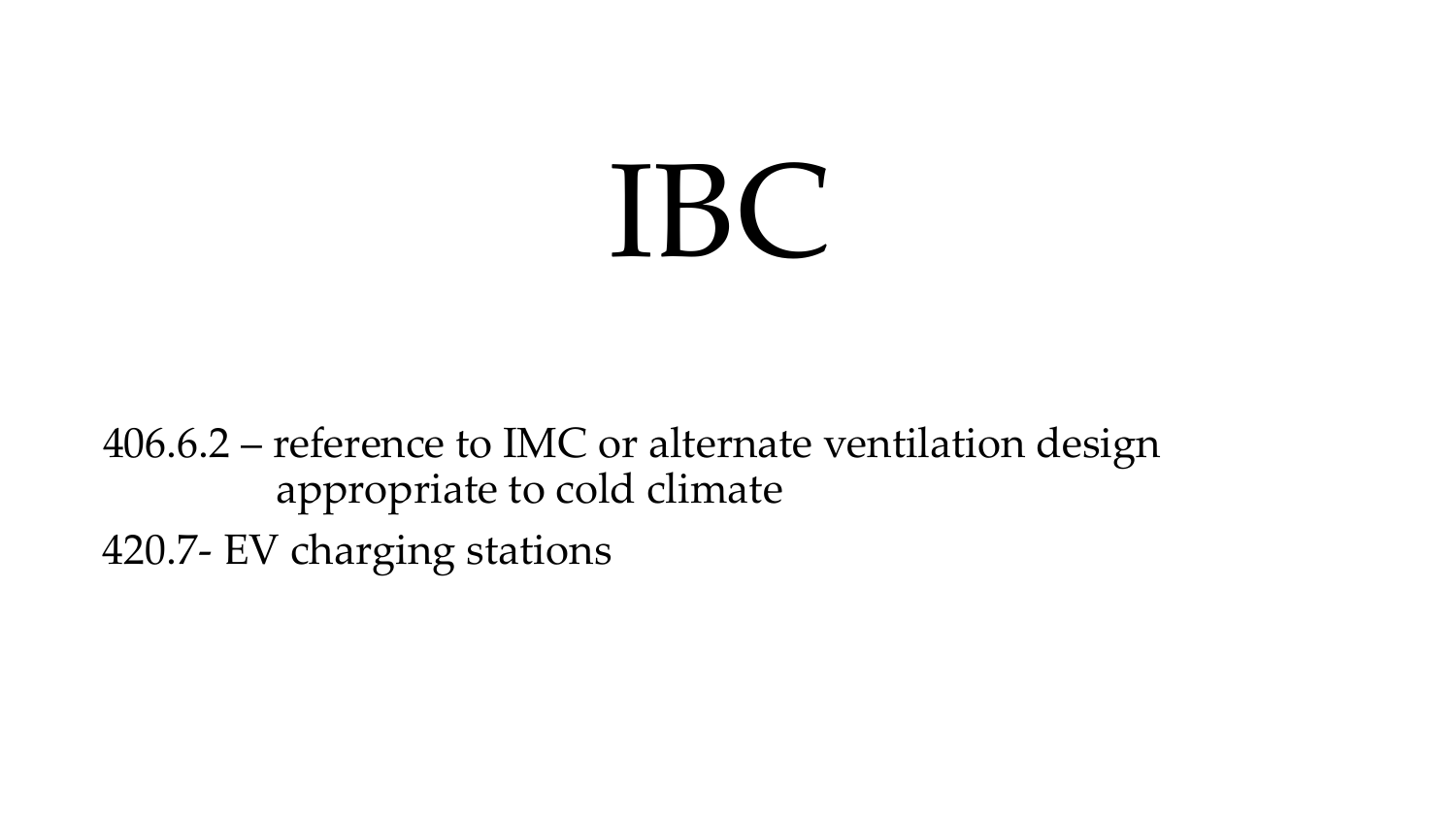### IRC

#### R303.4 – amend to reference IMC R309.6 – EV dedicated to panel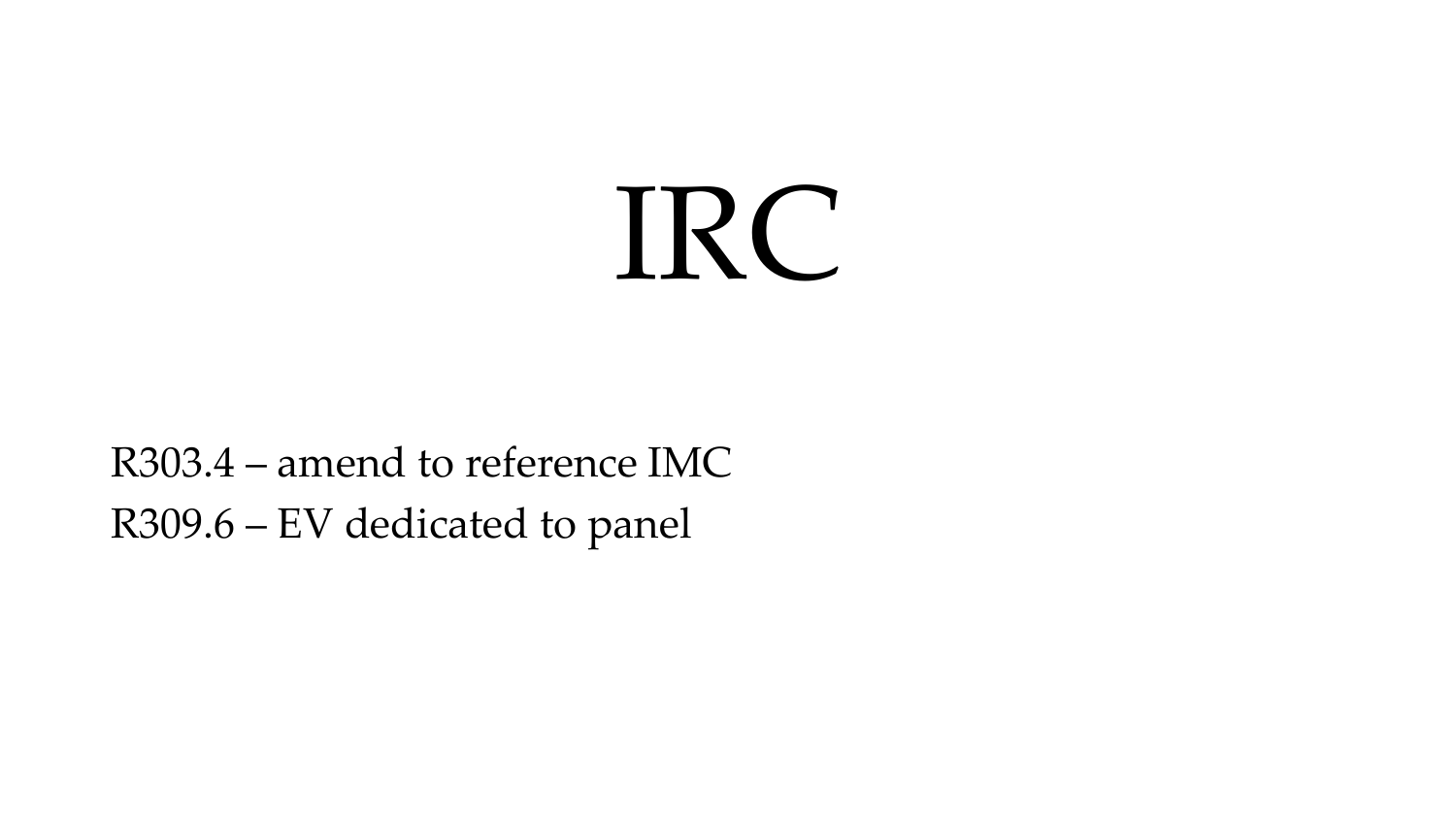# IMC

- 202 Add definition: **Balanced Ventilation System.** A mechanical ventilation system providing simultaneous outdoor airflow and exhaust airflow within 20% of each other.
- 403.3.2.1 outdoor air Equation 4-9.

 $Qr = ((0.01 \times \text{Afloor}) + [7.5 \times (\text{Nbr} + 1]) \times \text{Sc}$ 

Exception: Continuous operation not required when operated for 1 hour each 4 hour period and airflow not less than required by 4-9.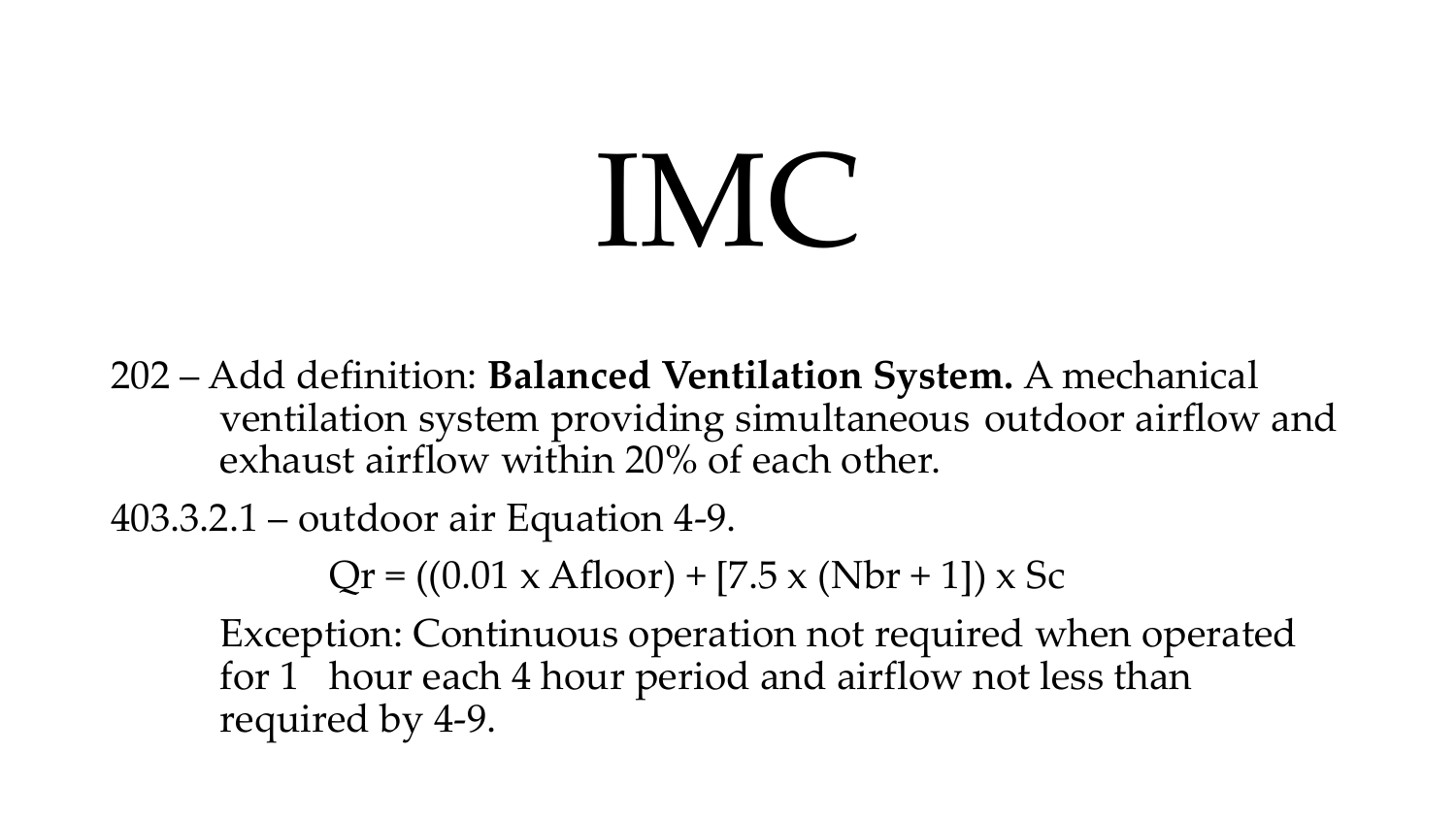# IECC-C

C402.5.1.2.1 – Blower door test required when gross area is

> 9,000 sqft.

Exception: R2, R3, R4 or I1.

C402.5.7 – Vestibules required

Exception #6: Air curtain

C406.8 – Thermal envelope 15% better than 2015

C408 – Commissioning; Preliminary report, compliance checklist, acceptance, air barrier, documentation, field inspection and final report . (from 2018 IECC)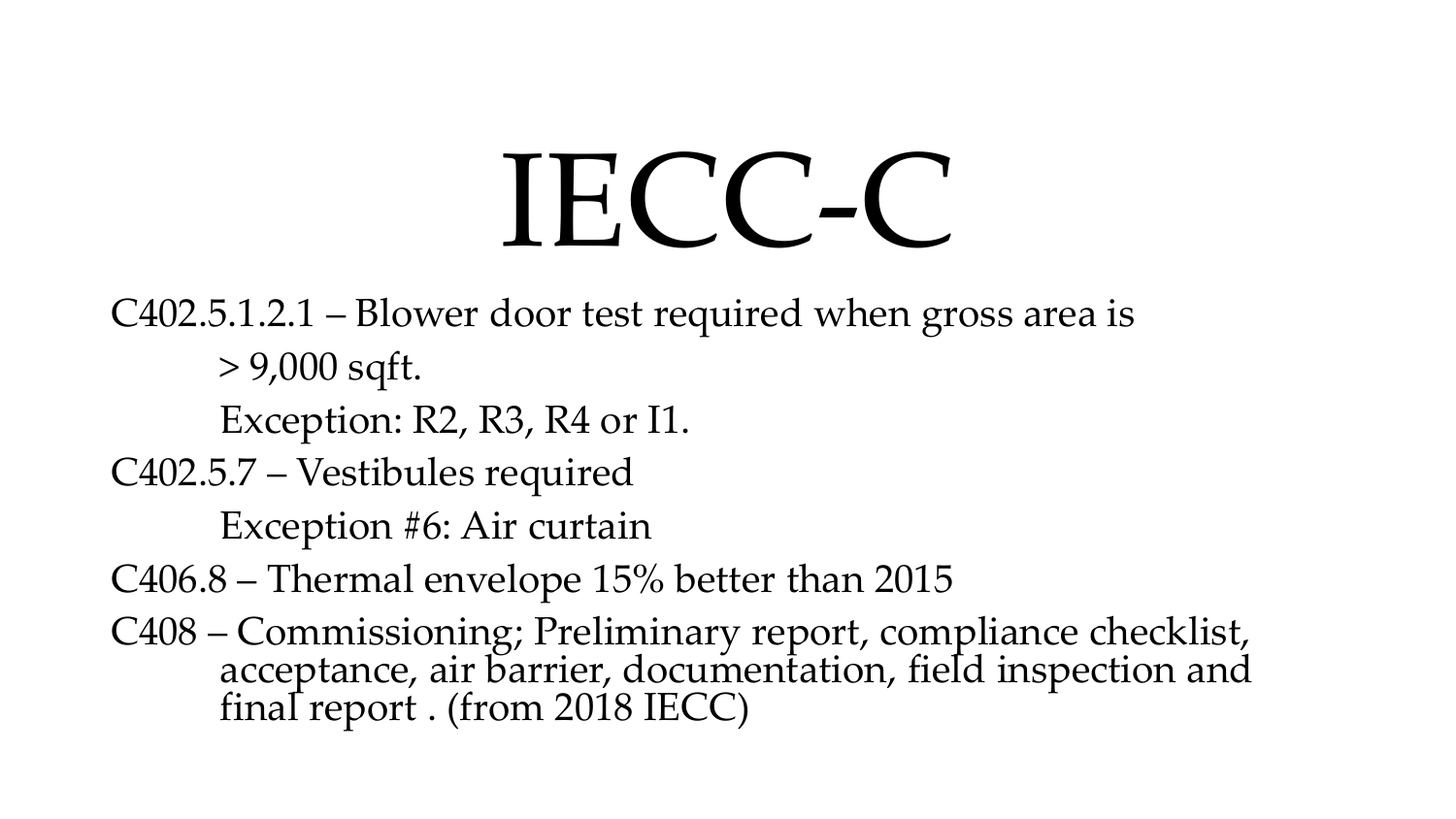# IECC-R

R202 – Balanced ventilation and Equation 4-9. R402.1.5 – Total UA Alternative; REScheck plus 2%. Revise Table R402.1.2 R402.4.1.2 – Bring testing back as an option. R403.6 – Mechanical ventilation mandatory as required IMC. R403.6.2 – add Balanced Ventilation; HRV or ERV efficiency 65%. R403.7 – Delete Equipment sizing.